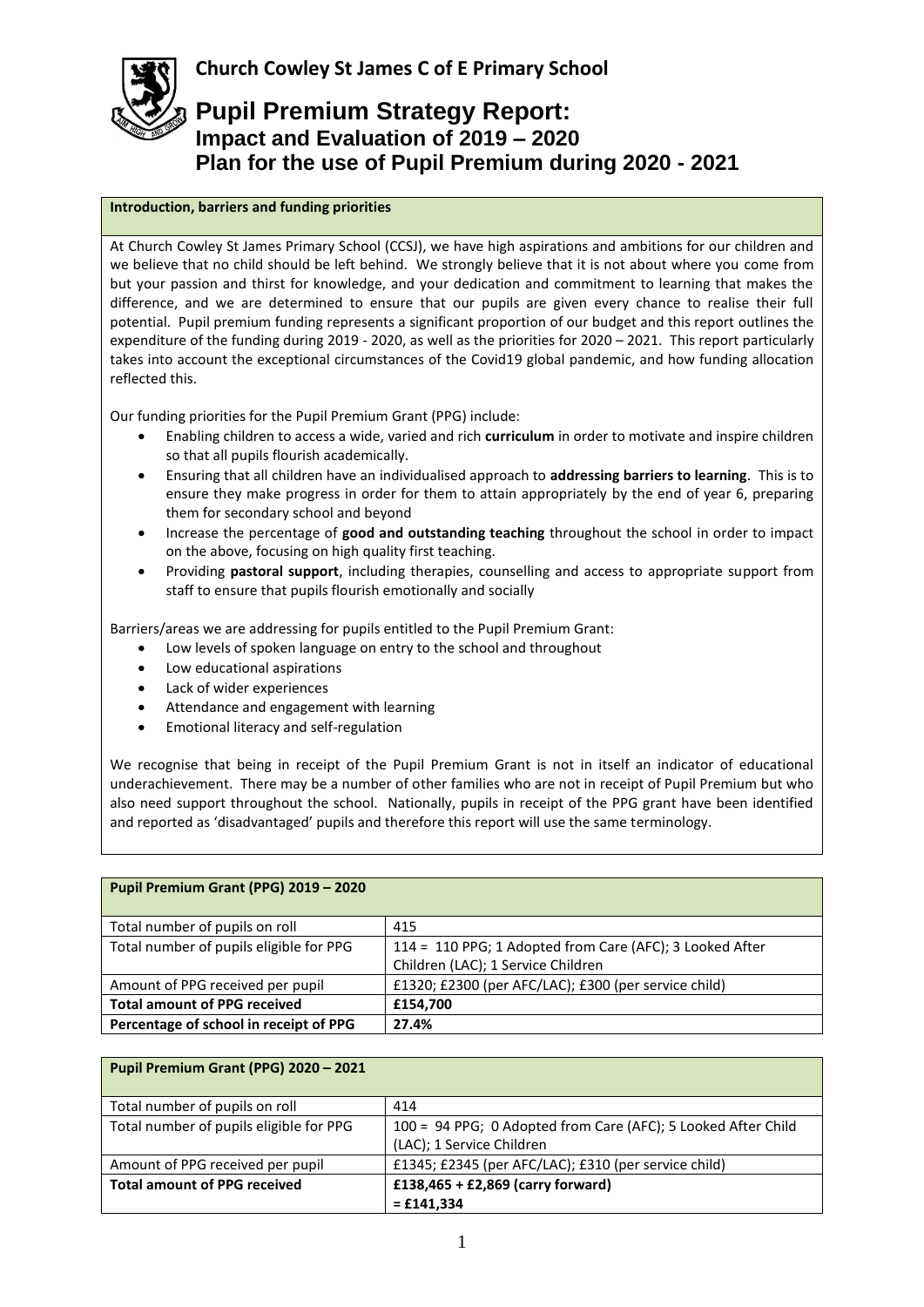

## **Funding Allocation: Nature of Support 2019 – 2020**

The following section outlines the funding allocation for the Pupil Premium Funding throughout the academic year of 2019 – 2020. Funding falls into 3 main categories: Curriculum Support, Teaching and Learning Support and Pastoral Support.

| <b>Teaching and Learning Support</b>                                                                                  |         |                                                                                                                                                                                                                                                                                                                                 |                                                                                                                                                                                                                                        |
|-----------------------------------------------------------------------------------------------------------------------|---------|---------------------------------------------------------------------------------------------------------------------------------------------------------------------------------------------------------------------------------------------------------------------------------------------------------------------------------|----------------------------------------------------------------------------------------------------------------------------------------------------------------------------------------------------------------------------------------|
| Item / Project                                                                                                        | Cost    | <b>Description</b>                                                                                                                                                                                                                                                                                                              | <b>Outcome</b>                                                                                                                                                                                                                         |
| Team and subject<br>leaders support<br>to improve<br>outcomes for<br>teams                                            | £7500   | Quality daily teaching and sharing expertise:<br>Developing teacher practice<br>Ensuring consistent implementation<br>of school initiatives<br>Facilitating sharing good practice<br>$\bullet$<br>Data analysis<br>Monitoring and Assessment                                                                                    | Improved quality first teaching<br>Consistent implementation of practice and<br>expectations across the school (lesson<br>observations and monitoring file)<br>Increased % of children making good<br>progress across the year group/s |
| <b>Pupil Premium</b><br>Leadership and<br>administration                                                              | £12,000 | As above                                                                                                                                                                                                                                                                                                                        | As above                                                                                                                                                                                                                               |
| SEN support<br>services                                                                                               | £3130   | Individualised support at all levels from:<br><b>Educational Psychologist</b><br>Targeted assessments and support                                                                                                                                                                                                               | Clear strategies provided for better ways to<br>support individual children<br>Barriers are overcome and children make<br>good progress in relation to national<br>expectations and their peers                                        |
| ICT support<br>package,<br>particularly<br>providing access<br>to learning<br>resources during<br>Covid19<br>Pandemic | £10,190 | Improving Teaching and learning:<br>Iris ICT software and hardware to allow teachers<br>to evaluate their own and others' teaching in<br>order to improve practice<br>Staff development in website use for children<br>ICT equipment for children<br>IPad usage to record quality teaching<br>opportunities and assessment data | % of graded lessons as good or outstanding<br>improvement across the school<br>Improved teaching leading to improved<br>outcomes for children<br>Supported learning for pupils during<br>Covid19 pandemic                              |
|                                                                                                                       |         | Learning opportunity developing during Covid19<br>for work packs to be sent home<br>Total ovnanditure in Teaching and Learning Sunnert: £22,920                                                                                                                                                                                 |                                                                                                                                                                                                                                        |

**Total expenditure in Teaching and Learning Support: £32,820**

| <b>Curriculum Support</b>                                                 |         |                                                                                                                                                                                                                                     |                                                                                                                                                                                |
|---------------------------------------------------------------------------|---------|-------------------------------------------------------------------------------------------------------------------------------------------------------------------------------------------------------------------------------------|--------------------------------------------------------------------------------------------------------------------------------------------------------------------------------|
| Item / Project                                                            | Cost    | <b>Description</b>                                                                                                                                                                                                                  | <b>Outcome</b>                                                                                                                                                                 |
| KS2 small group<br>work boosters for<br>targeted groups<br>$(years 4-6)$  | £14.380 | Individualised support in reading, writing and<br>maths led by teaching staff.<br>Cost includes release time for year 6 teachers,<br>specialist year 5/6 booster teacher and teaching<br>assistant support time                     | Assessment data shows expected+ of<br>progress across the key stage 2<br>Assessment data shows increased % of<br>'Expected Standard' achieved in year 6 SATS                   |
| KS2 SATS books/<br>additional learning<br>resources                       | £600    | Learning support provision through resourcing<br>for KS2 SAT preparation                                                                                                                                                            | As above                                                                                                                                                                       |
| Mentoring<br>programme (across<br><b>KS2)</b>                             | £3,360  | Pastoral programme of support for children who<br>need additional support for learning, emotional<br>and social needs                                                                                                               | Improved outcomes in progress and<br>attainment as children confident in lessons<br>and able to access curriculum                                                              |
| Small group and<br>individual phonics<br>intervention<br>(years $R - 3$ ) | £10,580 | Extending learning time from teachers and<br>teaching assistants to close the gap for children<br>in phonic knowledge to improve reading/writing<br>Interventions: FFT, Launch into Reading, Toe by<br>Toe, Talk Boost, EAL support | Increased attainment in reading and writing<br>levels across the year groups:<br>% reaching 4 pts progress across the year<br>% at National Age Related Expectations<br>(NARE) |
| Learning resources                                                        | £20,230 | Extending resources to improve curriculum<br>across the school                                                                                                                                                                      | Increased % of children working at a good<br>level of development in Communication and                                                                                         |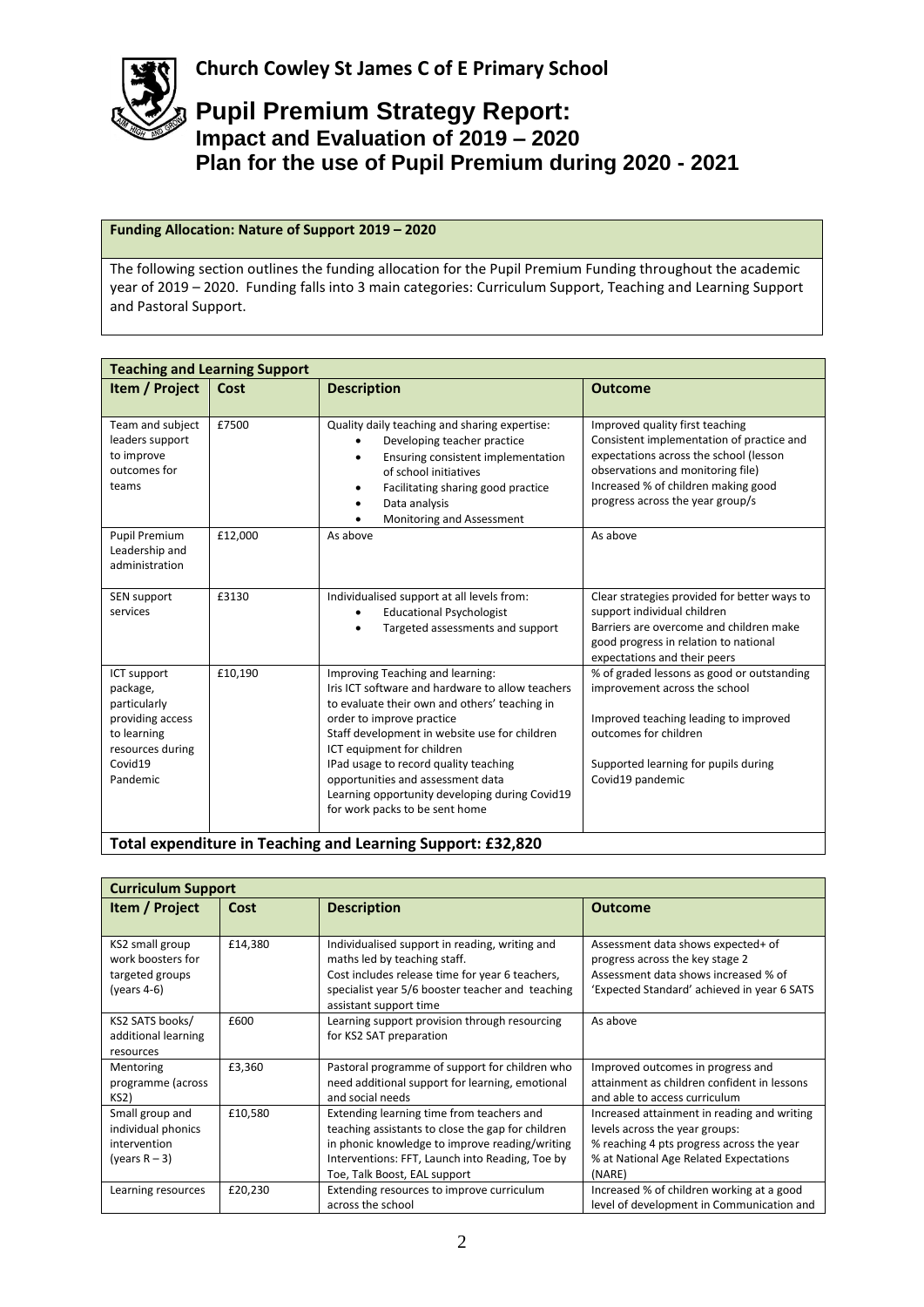

# **Church Cowley St James C of E Primary School**

## **Pupil Premium Strategy Report: Impact and Evaluation of 2019 – 2020 Plan for the use of Pupil Premium during 2020 - 2021**

|                                                   |        | IPad systems in order to support teaching,<br>learning and assessment across the school                                                             | Language, Personal, Social and Emotional<br>Development, reading and writing                                          |
|---------------------------------------------------|--------|-----------------------------------------------------------------------------------------------------------------------------------------------------|-----------------------------------------------------------------------------------------------------------------------|
| <b>Educational trips</b><br>and visits subsidiary | £5.760 | Supporting cost of educational trips and visits for<br>children across the school to build belief,<br>support aspirations and curriculum enrichment | Increased self confidence<br>Greater independence<br>Better team working, collaborative skills<br>Greater aspirations |
| $ -$                                              |        |                                                                                                                                                     |                                                                                                                       |

### **Total expenditure in Curriculum Support: £56,910**

| <b>Pastoral Support</b>                                                                          |                                             |                                                                                                                                                                                  |                                                                                                                                                                                                                                                       |
|--------------------------------------------------------------------------------------------------|---------------------------------------------|----------------------------------------------------------------------------------------------------------------------------------------------------------------------------------|-------------------------------------------------------------------------------------------------------------------------------------------------------------------------------------------------------------------------------------------------------|
| Item / Project                                                                                   | Cost                                        | <b>Objective</b>                                                                                                                                                                 | <b>Outcome</b>                                                                                                                                                                                                                                        |
| Home School Link<br>Worker, including<br>support/contact<br>time for families<br>during Covid19. | £16,000                                     | <b>Building belief:</b><br>Providing additional support for children with a<br>range of needs - emotional, social, behavioural,<br>attendance, punctuality, etc                  | Barriers to learning are overcome and<br>targeted children make more than expected<br>progress over the course of the year<br>Reduction in persistent absenteeism<br>Ensuring consistency in communication<br>during Covid19 and support for families |
| Therapeutic<br>services                                                                          | £15,770 (Clear<br>Sky)<br>£4,968 (Art Room) | Social and emotional support for children,<br>Building self-esteem and confidence (Art Room,<br>Drama Therapy – Clear Sky programmes)                                            | Reduction in persistent absenteeism<br>Greater emotional and social awareness<br>Score improvement of +6continuum points<br>average over duration                                                                                                     |
| Residential trip<br>school subsidy                                                               | £3,360                                      | Extending school hours and building belief:<br>Children offered residential in multi-activity<br>centre                                                                          | Increased self-confidence & independence<br>Better team working, collaborative skills<br>Improved relationships                                                                                                                                       |
| Additional<br>hobbies/interests<br>supplements                                                   | £1,200                                      | <b>Building belief:</b><br>Funding places for clubs and resources for clubs<br>and hobbies, e.g. Football, guitar lessons, etc.<br>Supporting aspirations/ curriculum enrichment | Increased self confidence<br>Greater independence<br>Better team working, collaborative skills<br>Improved relationships                                                                                                                              |
| Targeted<br>extended school<br>places                                                            | £155                                        | Overcoming barriers:<br>Improving attendance and punctuality<br>Places provided for in after school club (Cool<br>Base) and in Breakfast Club                                    | Children have a good start to the school<br>day, including eating breakfast                                                                                                                                                                           |
| Targeted<br>transport to/from<br>school                                                          | £19                                         | Overcoming barriers:<br>Improving attendance and punctuality                                                                                                                     | Improved attendance<br>Number of parental contracts reduced<br>within school                                                                                                                                                                          |
| Food Voucher<br>Scheme during<br>Covid19                                                         | £7828                                       | Overcoming barriers:<br>Food support for families during lockdown                                                                                                                | Access to healthy nourishment and family<br>support during school's lockdown.                                                                                                                                                                         |
| Food package<br>scheme during<br>Covid19                                                         | 19,769                                      | Overcoming barriers:<br>Food support for families during lockdown                                                                                                                | Access to healthy nourishment and family<br>support during school's lockdown.                                                                                                                                                                         |
| Total expenditure in Pastoral Support: £64, 101                                                  |                                             |                                                                                                                                                                                  |                                                                                                                                                                                                                                                       |

| Nature of Support 2019 – 2020                                 |                        |
|---------------------------------------------------------------|------------------------|
| Focus on teaching and learning                                | <b>21.6% (£32,820)</b> |
| Focus on learning in the curriculum and curriculum enrichment | 36.2% (£54,910)        |
| Focus on pastoral support/families/community                  | 42.2% (£64,101)        |

| <b>Total PPG Received</b>    | £154,700                    |
|------------------------------|-----------------------------|
| <b>Total PPG expenditure</b> | £151,831                    |
| <b>PPG remaining</b>         | Carry forward of $+$ £2,869 |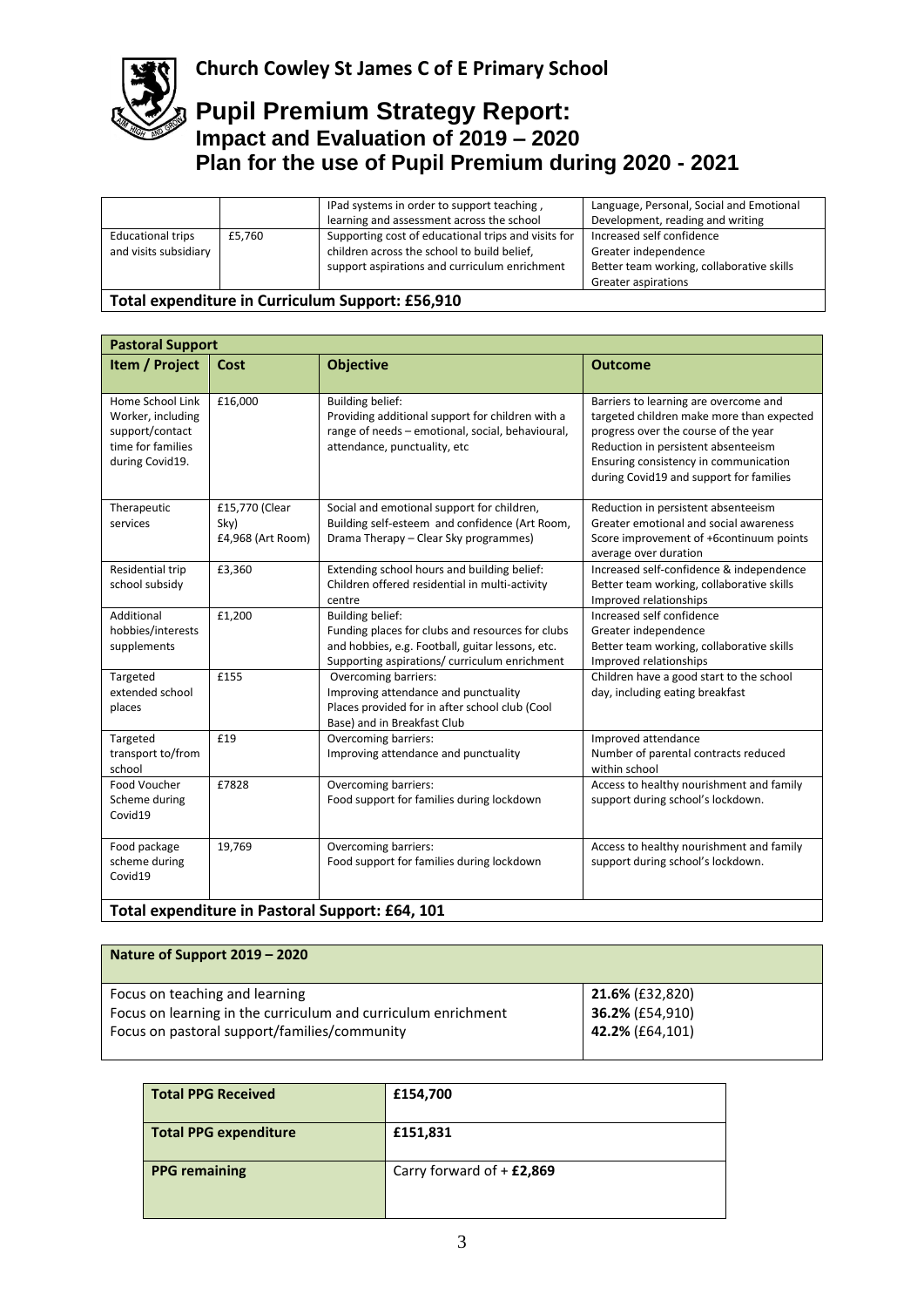

## **Funding Allocation: Nature of Support 2020 – 2021**

The following section outlines the proposed funding allocation for the Pupil Premium Funding throughout the academic year of 2020 – 2021. The increased focus on improving outcomes and quality of teaching is to ensure raised standards across the school from 2018 – 2019 (no official data from 2019 – 2020 due to Covid19 pandemic.

| Proposed Nature of Support 2020 - 2021                          |                        |
|-----------------------------------------------------------------|------------------------|
| Focus on learning in the curriculum to ensure improved outcomes | 45.0% (£68,000)        |
| Focus on teaching and learning                                  | 22.5% (£34,000)        |
| Focus on pastoral support/families/community                    | <b>32.5% (£49,000)</b> |

| <b>Curriculum, Attainment and Progress Support</b>                                         |         |                                                                                                                                                                                                                                            |                                                                                                                                                                                       |
|--------------------------------------------------------------------------------------------|---------|--------------------------------------------------------------------------------------------------------------------------------------------------------------------------------------------------------------------------------------------|---------------------------------------------------------------------------------------------------------------------------------------------------------------------------------------|
| Item / Project                                                                             | Cost    | <b>Description</b>                                                                                                                                                                                                                         | <b>Intended outcome</b>                                                                                                                                                               |
| Upper KS2 small<br>group work<br>boosters for<br>targeted groups                           | £12,000 | Individualised support in reading, writing and<br>maths led by teaching staff.<br>Cost includes release time for year 6 teachers,<br>specialist year 6 booster teacher, SLT support<br>groups and teaching assistant support time          | Assessment data shows accelerated<br>progress across the key stage 2<br>Assessment data shows increased % of at<br>Expected Level and Greater Depth achieved<br>in year 6 SATS        |
| SATs support<br>(year 6)                                                                   | £4,000  | <b>Extending learning time:</b><br>Programme of revision for SATs<br><b>SATs revision books</b>                                                                                                                                            | As above                                                                                                                                                                              |
| Mentoring<br>programme<br>(across KS2)                                                     | £5,000  | Pastoral programme of support for children who<br>need additional support for learning, emotional<br>and social needs                                                                                                                      | Improved outcomes in progress and<br>attainment as children confident in lessons<br>and able to access curriculum                                                                     |
| Small group and<br>individual<br>phonics<br>intervention<br>(year $R - 4$ )                | £18,000 | Extending learning time from teachers and<br>teaching assistants to close the gap for children<br>in phonic knowledge to improve reading/writing<br>Interventions: FFT, Launch into Reading, Toe by<br>Toe, Talk Boost, Precision Teaching | Increased attainment in reading and writing<br>levels across the year groups:<br>% reaching 4 pts progress across the year<br>% at National Age Related Expectations<br>(NARE)        |
| Learning<br>resources                                                                      | £14,000 | Extending resources to improve curriculum<br>across the school<br>New Abacus Evolve programme and further<br>training for teachers                                                                                                         | Increased % of children working at a good<br>level of development in Communication and<br>Language, Personal, Social and Emotional<br>Development, reading and writing                |
| <b>Educational trips</b><br>and visits<br>subsidiary (where<br>applicable with<br>Covid19) | £3,000  | Supporting cost of educational trips and visits for<br>children across the school to build belief,<br>support aspirations and curriculum enrichment                                                                                        | Increased self confidence<br>Greater independence<br>Better team working, collaborative skills<br>Greater aspirations                                                                 |
| Break Out Area/<br>intervention<br>space - old ICT<br>room space/year<br>3 block           | £12,000 | Area for targeting writing for specific groups of<br>children - linked into the Library provision and<br>Guided reading support                                                                                                            | Increased attainment in reading and writing<br>levels across the year groups:<br>% at National Age Related Expectations<br>(NARE) as shown through the continuums<br>and SATs testing |
| <b>TOTAL:</b>                                                                              | £68,000 |                                                                                                                                                                                                                                            |                                                                                                                                                                                       |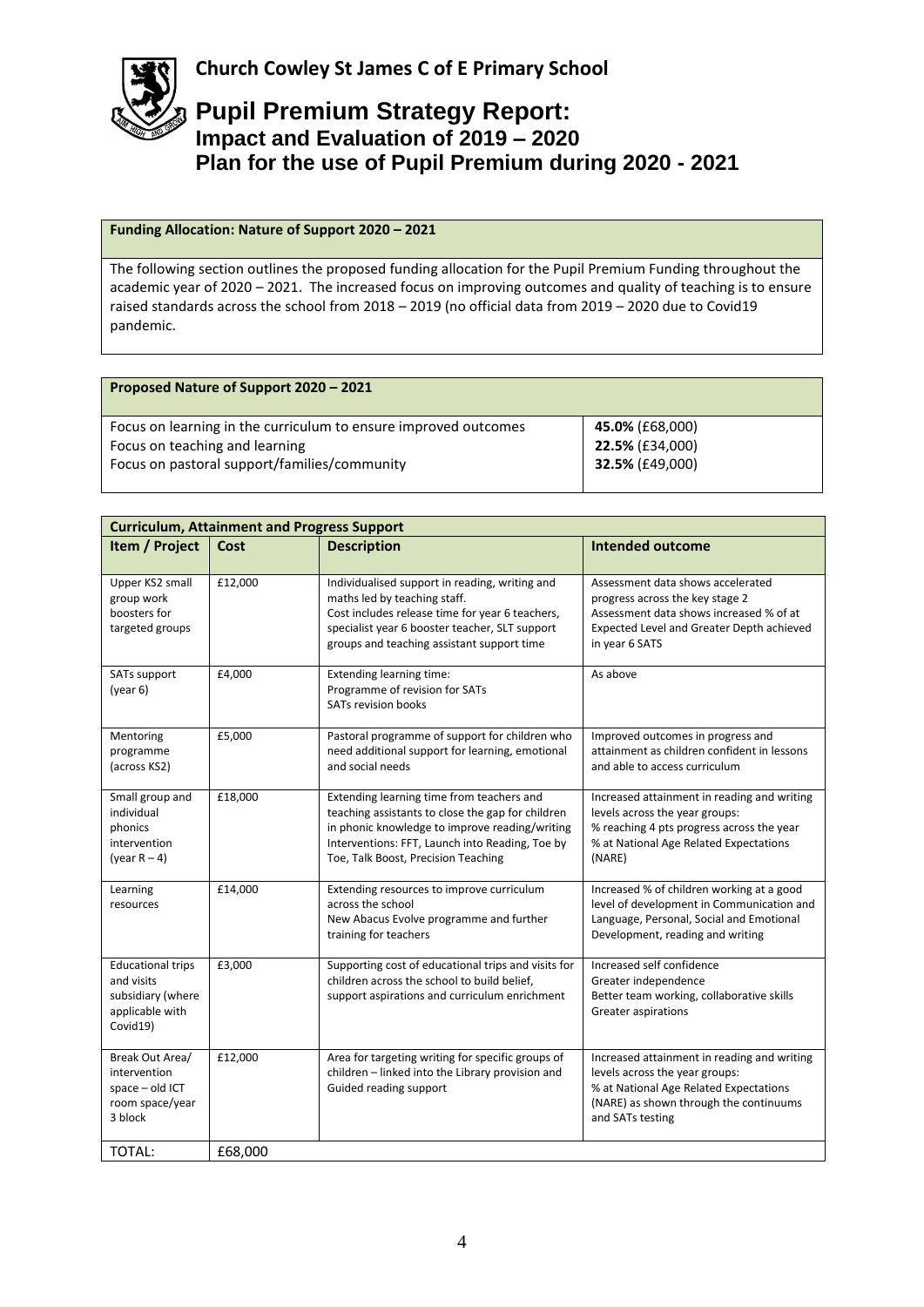| <b>Teaching and Learning Support</b>                                       |         |                                                                                                                                                                                                                                                                                                                                                    |                                                                                                                                                                                                                                      |
|----------------------------------------------------------------------------|---------|----------------------------------------------------------------------------------------------------------------------------------------------------------------------------------------------------------------------------------------------------------------------------------------------------------------------------------------------------|--------------------------------------------------------------------------------------------------------------------------------------------------------------------------------------------------------------------------------------|
| Item / Project                                                             | Cost    | <b>Description</b>                                                                                                                                                                                                                                                                                                                                 | <b>Intended Outcome</b>                                                                                                                                                                                                              |
| Team and subject<br>leaders support<br>to improve<br>outcomes for<br>teams | £8,000  | Quality daily teaching and sharing expertise:<br>Developing teacher practice<br>Ensuring consistent implementation<br>of school initiatives<br>Facilitating sharing good practice<br>Data analysis<br>Monitoring and Assessment                                                                                                                    | Improved quality first teaching<br>Consistent implementation of practice and<br>expectations across the school (lesson<br>observations and monitoring file)<br>Increased % of children making good<br>progress across the year group |
| Pupil Premium<br>Leadership and<br>administration                          | £12,000 | As above                                                                                                                                                                                                                                                                                                                                           | As above                                                                                                                                                                                                                             |
| SEN support<br>services                                                    | £6,000  | Individualised support at all levels from:<br><b>OXSIT support foundation package</b><br>$\bullet$<br>(training)<br><b>Educational Psychologist</b><br>Targeted assessments and support                                                                                                                                                            | Clear strategies provided for better ways to<br>support individual children<br>Barriers are overcome and children make<br>good progress in relation to national<br>expectations and their peers                                      |
| ICT support<br>packages                                                    | £8,000  | Improving Teaching and learning:<br>ICT software and hardware to allow teachers to<br>evaluate their own and others' teaching in order<br>to improve practice<br>Staff development in teaching blogging, website<br>use, etc. for children<br>ICT equipment for children<br>Development of tech room in order to support<br>learning opportunities | % of graded lessons as good or outstanding<br>improvement across the school<br>Improved teaching leading to improved<br>outcomes for children                                                                                        |
| TOTAL:                                                                     | £34,000 |                                                                                                                                                                                                                                                                                                                                                    |                                                                                                                                                                                                                                      |

| <b>Proposed Pastoral Support</b>                                                        |         |                                                                                                                                                                                    |                                                                                                                                                 |
|-----------------------------------------------------------------------------------------|---------|------------------------------------------------------------------------------------------------------------------------------------------------------------------------------------|-------------------------------------------------------------------------------------------------------------------------------------------------|
| Item / Project                                                                          | Cost    | <b>Objective</b>                                                                                                                                                                   | <b>Outcome</b>                                                                                                                                  |
| Home School Link<br>Worker                                                              | £26,000 | <b>Building belief:</b><br>Providing additional support for children with a<br>range of needs - emotional, social, behavioural,<br>attendance, punctuality, etc                    | Barriers to learning are overcome and<br>targeted children make 4pts progress over<br>the year<br>Reduction in persistent absenteeism           |
| Therapeutic<br>services                                                                 | £18,000 | Social and emotional support for children,<br>Building self-esteem and confidence (Art Room<br>and Drama Therapy, Play for Parents, Bridges<br>programme, Northern House Outreach) | Reduction in persistent absenteeism<br>Greater emotional and social awareness<br>Score improvement of +5 points average<br>over duration        |
| After school/in<br>school clubs and<br>activities (where<br>applicable with<br>Covid19) | £3,000  | <b>Building belief:</b><br>Funding places for clubs and resources for clubs,<br>e.g. Zumba, Futsal, Guitar lessons<br>Supporting aspirations and curriculum<br>enrichment          | Increased self confidence<br>Greater independence<br>Better team working, collaborative skills<br>Improved relationships<br>Greater aspirations |
| Targeted<br>extended school<br>places (where<br>applicable with<br>Covd19)              | £2,000  | Overcoming barriers:<br>Improving attendance and punctuality<br>Places provided for in after school club (Cool<br>Base) and in Breakfast Club                                      | Children have a good start to the school<br>day, including eating breakfast                                                                     |
| TOTAL:                                                                                  | £49,000 |                                                                                                                                                                                    |                                                                                                                                                 |